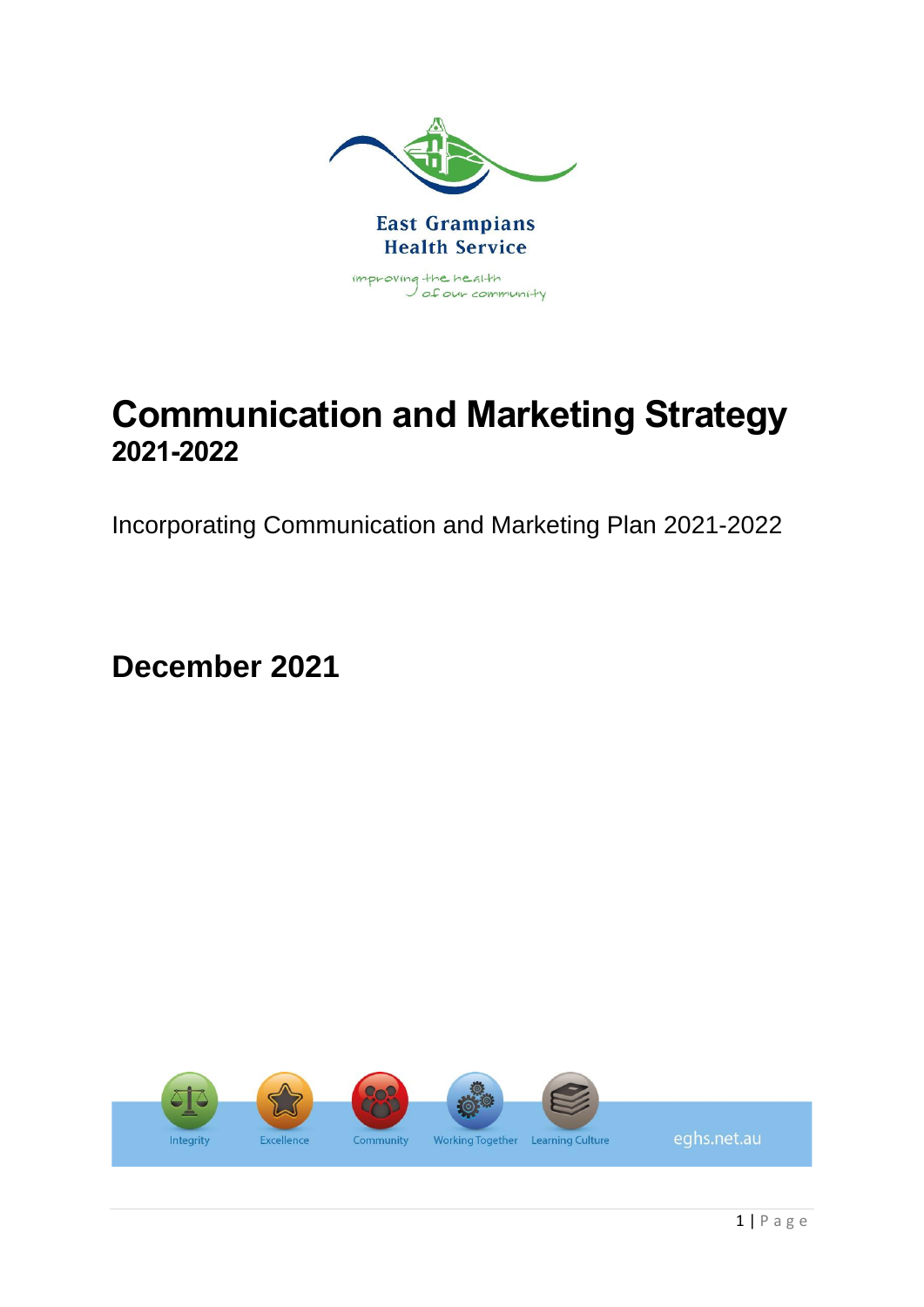# **Table of Contents**

| Measurement of implementing Communication and Marketing Strategy/Evaluation Plan  10 |  |
|--------------------------------------------------------------------------------------|--|
|                                                                                      |  |
|                                                                                      |  |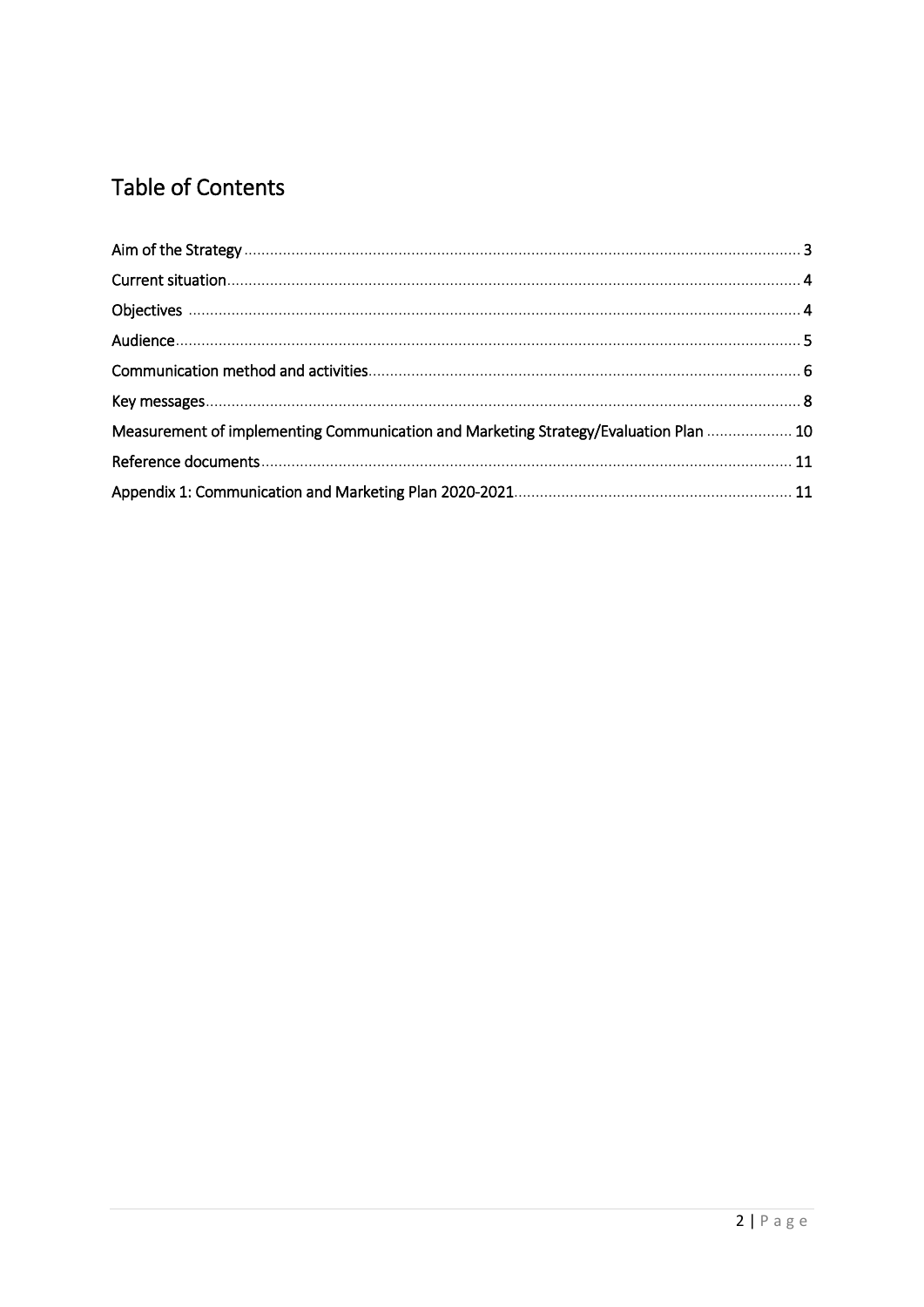### Aim of the Strategy

To develop an effective communications strategy that will:

- Help achieve EGHS goals and strategies as outlined in the Strategic Plan 2019-2022
- Engage effectively with key stakeholders including staff, patients, consumers, carers, auxiliaries, community, government, donors
- Demonstrate and promote successful achievements of EGHS
- Ensure stakeholders better understand what we do
- Change behaviour and perceptions where necessary
- Set out key communication objectives
- Is guided by findings from available research
- Defines the East Grampians Health Service key target audiences
- Identifies key messages for each target audience
- Outlines existing communication channels and identifies new channels
- Provides detail on ongoing media activity including the public relations approach
- Details the primary communication channels for planned campaigns
- Will be evaluated and refined on an ongoing basis using results of social media analytics reports

The Communication and Marketing Strategy provides a framework for delivering the East Grampians Health Service Strategic Plan goals.

The Communication and Marketing Strategy sets out a two tiered approach to communication planning, these being external and internal:

- Planned campaigns will run regularly at various times of the year to inform, promote specific services, programs, activities and events
- Ongoing media activity underpins the campaigns with ongoing delivery of key messages to all target audiences

Through communicating ongoing key messages in a positive way or being open and transparent in communicating adverse outcomes, East Grampians Health Service will build trust, stronger links and value perceptions with the community.

The East Grampians Health Service website is the gateway for the community to find out detailed information and to provide links to opportunities for two-way communication, including complaints. The intranet is a platform for staff.

More two-way communication between East Grampians Health Service and its target audiences will provide a platform for better community and staff engagement and health service performance.

Within the Communication and Marketing Strategy, there is scope for ongoing support of major community events and activities through sponsorship arrangements, with tailored messages as appropriate.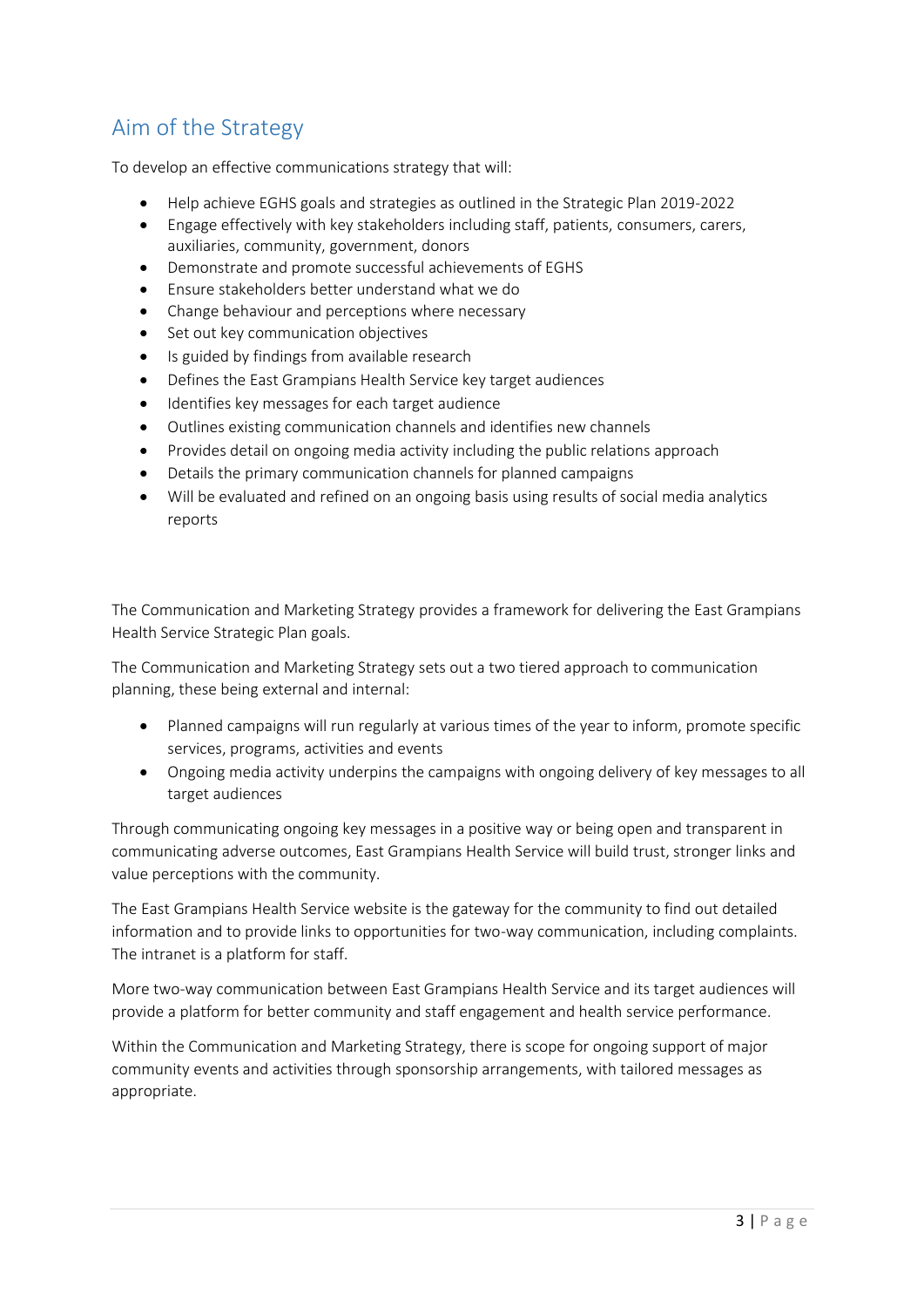#### Current Situation

East Grampians Health Service (EGHS) is a rural health service, as registered by the Department of Health, delivering a comprehensive range of programs and services to the community that are accessed through in-patient, residential, home and community-based services.

The services and programs are located and delivered at Ararat and Willaura as well as operating through the Local Government Area of Ararat Rural City. EGHS has gained a reputation for innovation, excellence, sustainability and growth through its demonstrated leadership and commitment to improving the health of the community.

Services and programs include Clinical, Perioperative Services, Aged Care, Medical Imaging, Community Services, Executive Services, Medical Services, Development and Improvement, Support Services, Pyrenees House Education Centre, and Finance Services.

The Health Service currently has 81 Aged Care beds (12 at Willaura), 36 Acute beds (8 at Willaura), 4 Urgent Care Cubicles, 2 Operating Theatres, 6 Dialysis Chairs, 8 Chemotherapy Chairs, 4 Dental Chairs, 1 Dental Chair at Hopkins Correctional Centre, 1 Dental Chair at Langi Kal Kal, 1 Dental Chair in the mobile dental truck, Day Centres (Patricia Hinchey Centre – Ararat; Willaura), Specialist Consulting Rooms, Pyrenees House Conference and Education Centre, Community Nursing (District Nursing, Palliative Care and Healthy at Home), Community Health Centre (Allied Health clinicians).

Patient figures (for the 2020-2021 year) include: Births – 117, Urgent Care Centre presentations – 8008 (includes COVID-19 swabbing), Inpatient Unit bed days – 4743, Perioperative Unit patients treated – 1813.

#### **Objectives**

East Grampians Health Service's vision is to be a leader in rural health care and its mission is to improve the community's health and quality of life through strong partnerships and by responding to changing needs. The Communication Strategy aims to:

- Enhance EGHS's reputation as a provider of excellent service and an employer of choice
- Increase accountability and transparency
- Increase level of patient care through effective communications (especially digital)
- Demonstrate leadership through innovative initiatives
- Build greater community participation and engagement with EGHS activities
- Raise awareness of new initiatives
- Develop greater employee engagement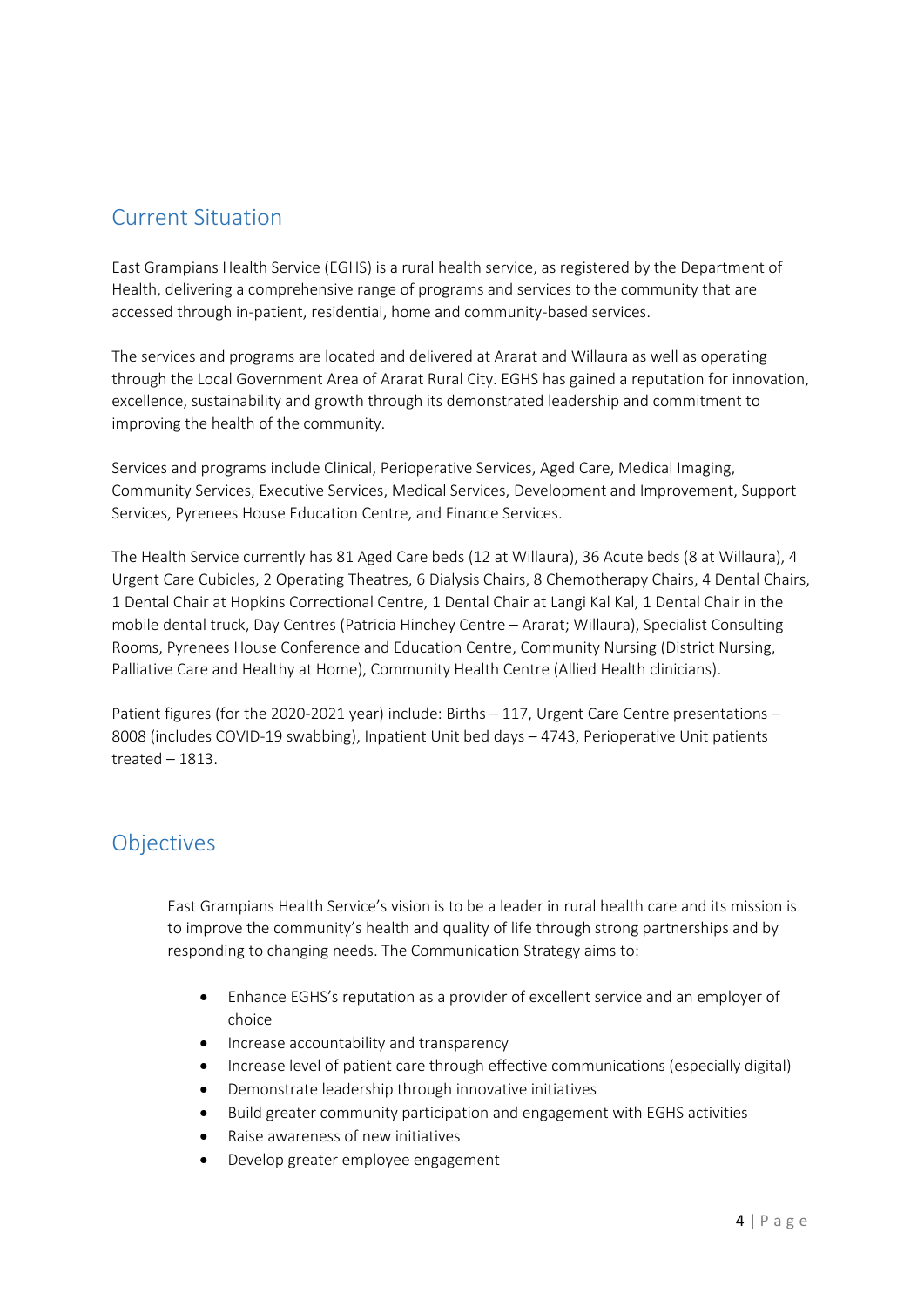#### The Communication and Marketing Strategy has the following key principal objectives:

- 1. To better inform the community and staff of the services and activities carried out by East Grampians Health Service in line with the goals outlined in the Strategic Plan.
- 2. To enhance and encourage two-way communication with all members of the community and staff.
- 3. To drive community participation and engagement with the Health Service, activities and events provided by or supported by East Grampians Health Service, including raising awareness of the Building for the Future Foundation
- 4. To better inform and communicate to the public and staff about the high quality service that EGHS provides to the public.
- 5. Build a reputation and reinforce reputation and service delivery.
- 6. To develop a service that is responsive to the community needs, improve health status and experiences of our community, expand service workforce and system capacity, to continually improve and innovate, increase accountability and transparency and to utilise E- Health and communication technology.
- 7. To develop and build key initiatives to strengthen the service delivery capabilities of the health service.
- 8. To develop a better framework for internal communications.

#### Target Audience

East Grampians Health Service target audiences have specific information and communication requirements. Different target audiences consume media in different ways with digital and social media usage increasing across most target audience groups.

A target audience centered approach to communication will allow communication planning to be broken down into strategies that can be customised for each target audience group.

Target audience 1: The Ararat and district community – those who live, work and utilise the Health Service, including patients, clients and consumers.

This group consists of a number of sub-groups, including:

- Young people aged 12-22
- **Disadvantaged community members**
- **Students**
- Families with young children
- Men and women aged 20-45
- Men and women 45+
- Seniors / Aged care people
- **Parsons with a disability**
- Carers
- Culturally and linguistically diverse groups
- Aboriginal and Torres Strait Islander people
- LGBTIQ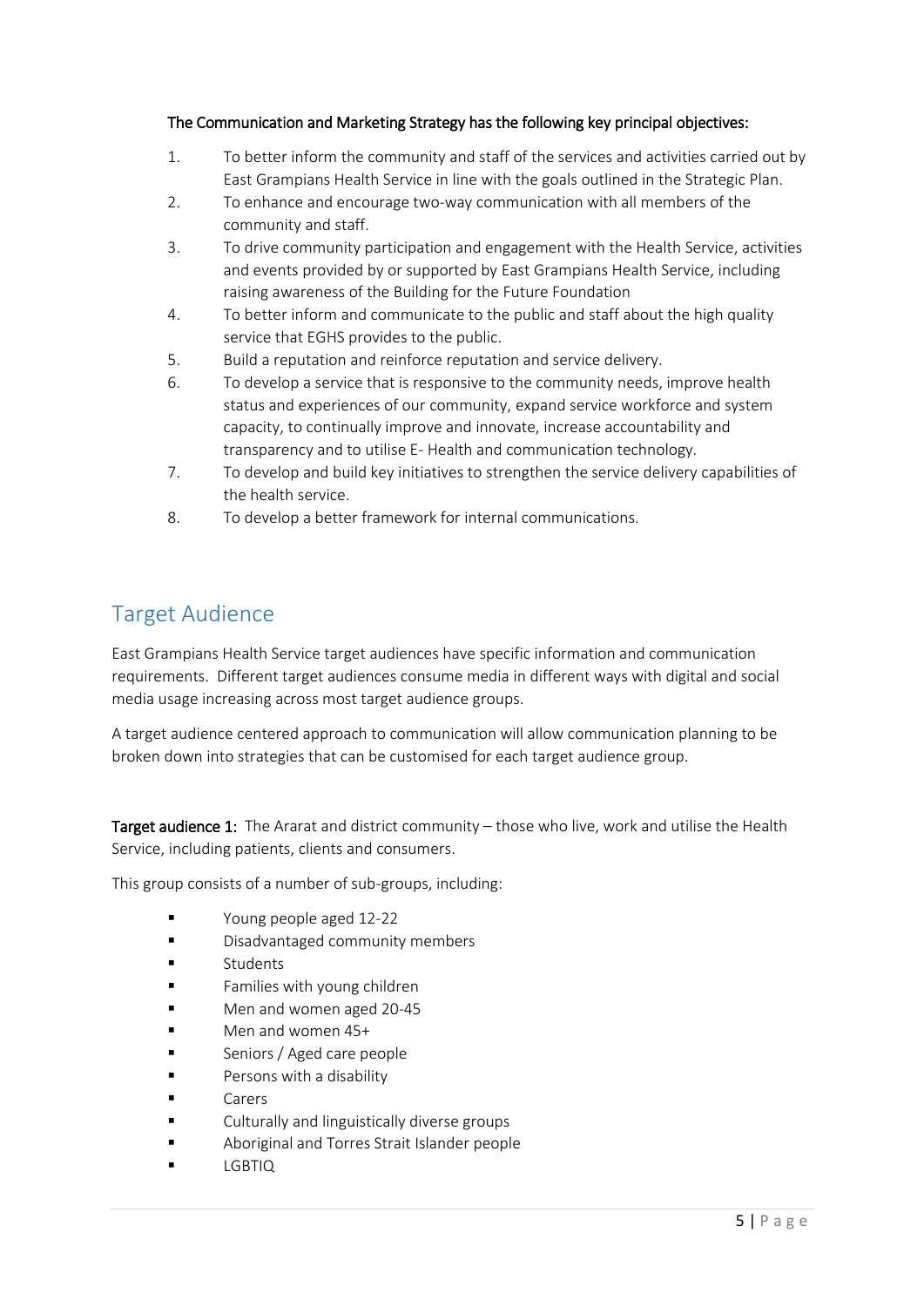- **E** Community groups
- Schools
- **Tertiary educational Institutions**
- **Example 3** Current staff and potential staff
- Building for the Future Foundation
- Volunteers and Auxiliaries including the EGHS Auxiliary, EGHS Residents' Support Group, Patricia Hinchey Centre Auxiliary, Ark Toy and Activity Library Auxiliary and Willaura Healthcare Auxiliary, and Murray to Moyne Cycle Relay committee and riders

Target audience 2: Staff including Visiting Medical Officers

Target audience 3: Businesses, retailers, business organisations and peak bodies

Target audience 4: Non-local residents - state-wide visitors, potential donors and sponsors

Target audience 5: Department of Health, Victorian government bodies including other regional health services, and Local, State and Federal Government

#### Communication method and activities

| Stakeholder | Communication<br>Need                                                                                                             | Communication<br>Method                                                   | What and when                                                                                                                           | Who is<br>responsible?                                                                                                 |
|-------------|-----------------------------------------------------------------------------------------------------------------------------------|---------------------------------------------------------------------------|-----------------------------------------------------------------------------------------------------------------------------------------|------------------------------------------------------------------------------------------------------------------------|
| Board       | To demonstrate to<br>staff, volunteers<br>and the community<br>the role of the<br>Board and to<br>improve community<br>engagement | Community<br>Consultative<br>Committee<br>Editorial in ECHO<br>newsletter | Held quarterly<br>with auxiliary<br>and consumer<br>representatives<br>in attendance.<br>Regular<br>contributions by<br>board directors | Board director<br>chairs meeting<br>with additional<br>membership of<br>a second board<br>director.<br>Board directors |
|             |                                                                                                                                   | Attendance at<br>various Auxiliary<br>events                              | Auxiliaries<br>conduct various<br>events<br>throughout the<br>year.                                                                     | Board directors                                                                                                        |
|             |                                                                                                                                   | Open Access Board<br>Meeting                                              | Held annually,<br>staff and<br>community<br>invited.                                                                                    | Board Chair                                                                                                            |
|             |                                                                                                                                   | Community<br>invitation to AGM                                            | Held annually,<br>staff and                                                                                                             | Board Chair                                                                                                            |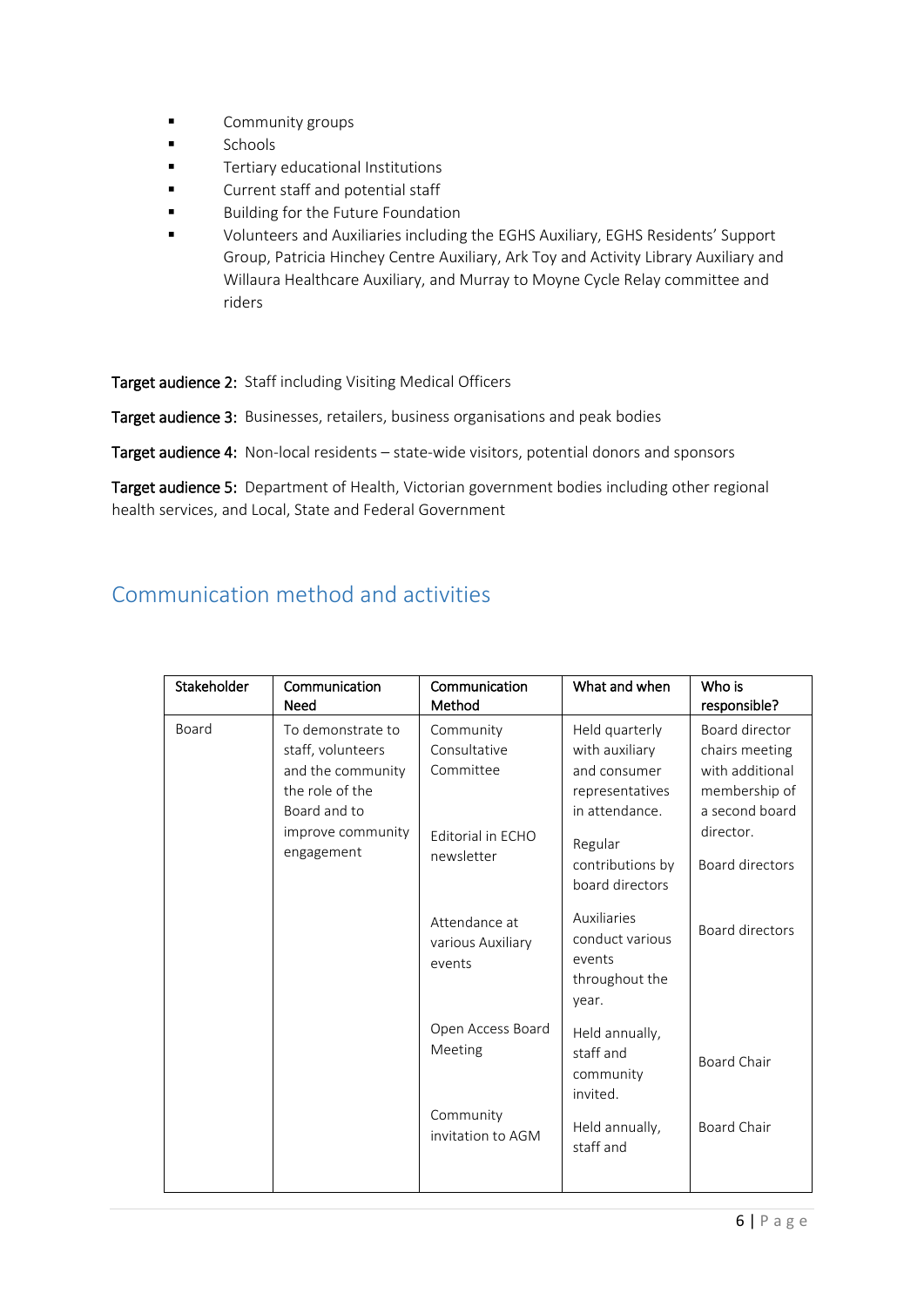|                                        |                                                                                                                                                                   | Interaction with<br>patients and staff                                                                                                                                     | community<br>invited.<br>Regular 'walk<br>arounds' have<br>been<br>implemented for<br><b>Board Directors</b>                                                                                                         | Board Chair and<br>CEO                                                              |
|----------------------------------------|-------------------------------------------------------------------------------------------------------------------------------------------------------------------|----------------------------------------------------------------------------------------------------------------------------------------------------------------------------|----------------------------------------------------------------------------------------------------------------------------------------------------------------------------------------------------------------------|-------------------------------------------------------------------------------------|
| <b>Staff</b>                           | To understand their<br>roles and<br>responsibilities<br>To understand the<br>patient journey<br>To be informed of<br><b>EGHS</b><br>achievements,<br>news, events | Face to face<br>Staff training<br>Staff memos<br><b>ECHO</b> newsletter<br>Facebook                                                                                        | 'Friday Facts'<br>newsletter-<br>Community<br>Services<br>Staff training<br>days<br>Regular updates<br>via newsletter<br>and Facebook<br>Memos and<br>flyers to be<br>delivered to Café<br>Pyrenees/tea<br>rooms etc | CEO and<br><b>Directors</b><br>Managers<br>Community<br>Liaison                     |
| Patients and<br>their carers           | To understand the<br>processes involved<br>in their treatment<br>and care                                                                                         | Face to Face                                                                                                                                                               | Meetings with<br>doctors and<br>clinical staff                                                                                                                                                                       | Nurse unit<br>manager<br>Nursing staff<br>Doctors<br>Allied health<br>professionals |
| Volunteers<br>and Auxiliary<br>members | To understand their<br>roles and<br>responsibilities in<br>relation to<br>volunteering and<br>fundraising                                                         | Face to Face<br>Volunteer<br>Information pack<br>Community Liaison<br>Officer attendance<br>at Auxiliary<br>meetings<br>Community<br>Consultative<br>Committee<br>meetings | Meeting with<br>Volunteers'<br>Coordinator,<br>Community<br>Liaison Officer,<br>managers of<br>departments                                                                                                           | Volunteers'<br>Coordinator<br>Community<br>Liaison Officer                          |
| Ararat and<br>wider<br>regional        | To understand the<br>services provided by<br>EGHS to patients,                                                                                                    | Media/Social<br>Media                                                                                                                                                      | Local, state and<br>health-focused<br>media                                                                                                                                                                          | Community<br>Liaison Officer                                                        |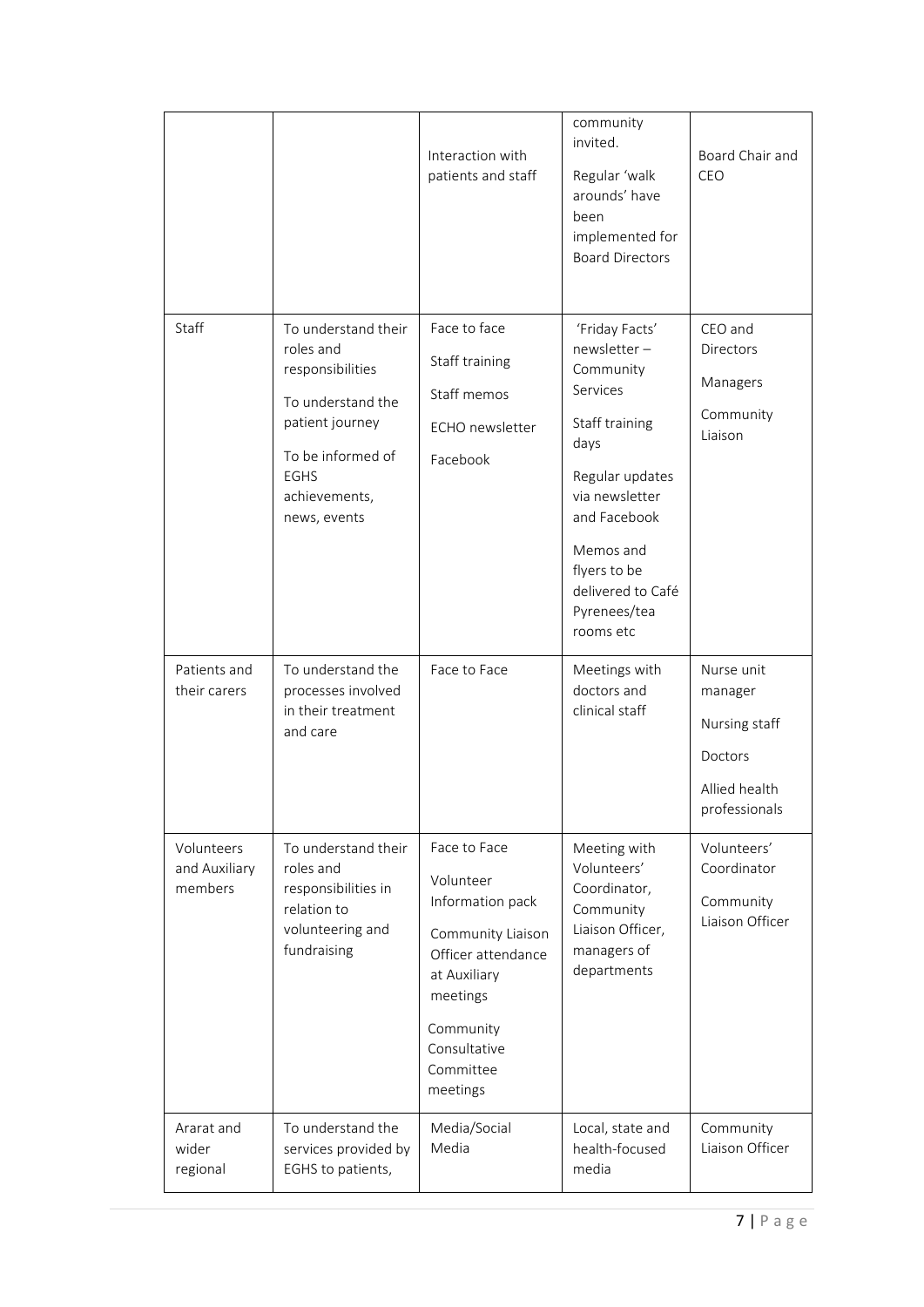| Ararat<br>community                             | the events held by<br>EGHS, fundraising<br>and sponsorship<br>opportunities.<br>Publication of good<br>news stories and<br>issues/challenges<br>facing EGHS      | Community Liaison<br>meetings with<br><b>Auxiliaries</b><br>Information to<br>Ararat's large<br>businesses about<br>upcoming events<br>for inclusion in<br>their company<br>newsletters | Social Media<br><b>Brochures</b><br>Email                                                                                                                                                  |                              |
|-------------------------------------------------|------------------------------------------------------------------------------------------------------------------------------------------------------------------|-----------------------------------------------------------------------------------------------------------------------------------------------------------------------------------------|--------------------------------------------------------------------------------------------------------------------------------------------------------------------------------------------|------------------------------|
| Local, State<br>and Federal<br>Government       | To understand the<br>needs/challenges of<br>rural health services                                                                                                | Meetings with<br>Local Government<br>officials and State<br>and Federal<br>parliamentarians<br>and officials                                                                            | Meetings<br>between<br>CEO/Executive<br>and Local, State<br>and Federal<br>officials                                                                                                       | Board<br>CEO<br>Executive    |
| Health<br>industry                              | To be kept informed<br>of major projects<br>undertaken by<br><b>EGHS</b><br>To be kept informed<br>of issues/challenges<br>facing small rural<br>health services | Meetings with<br>Health Department<br>and health industry<br>officials                                                                                                                  | Meetings<br>between<br>CEO/Executive<br>and health<br>industry officials                                                                                                                   | Board<br>CEO<br>Executive    |
| Local, state<br>and health-<br>focused<br>media | To be kept informed<br>of news affecting<br>the health service,<br>staff, events and<br>patients                                                                 | Print, Radio and TV<br>Facebook and<br>website                                                                                                                                          | Print and Radio<br>media<br>advertising<br>campaigns.<br>Media Releases<br>in local and<br>wider region<br>print media<br>Regular Social<br>Media posts<br>Regular EGHS<br>website updates | Community<br>Liaison Officer |

## Key messages

 East Grampians Health Service improves our community's health by responding to changing needs.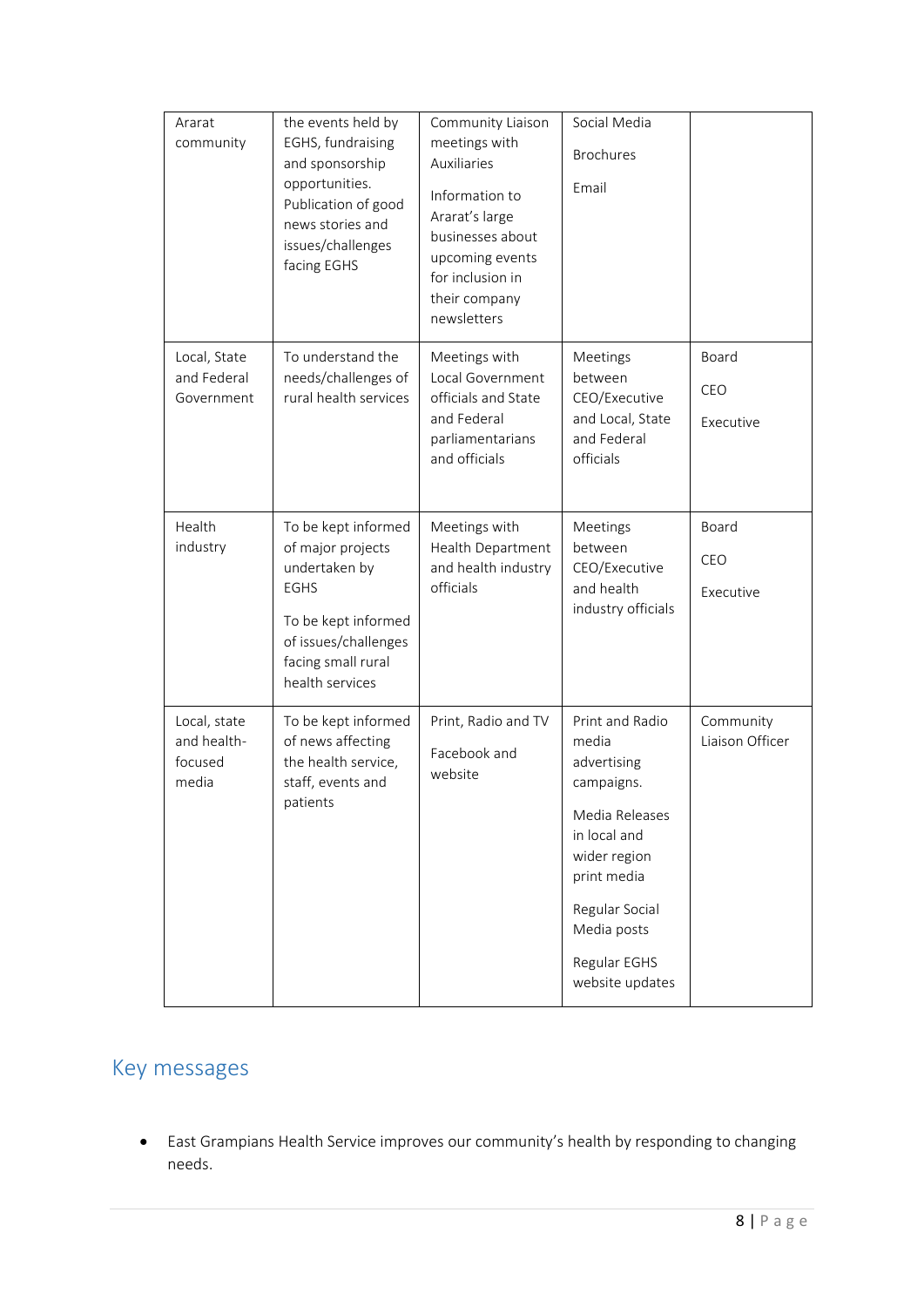- East Grampians Health Service is a forward thinking, progressive and inclusive organisation, delivering a range of services and programs for all members of the community
- East Grampians Health Service collaborates with a wide range of partners and supports initiatives which help deliver a positive, healthy lifestyle and a cohesive community and staff
- East Grampians Health Service listens and engages with issues identified by the wider community and staff
- The CEO and Executive staff provide a two-way link with members of the community and staff
- East Grampians Health Service is an organisation committed to responsible governance
- East Grampians Health Service is open to two-way communication between all members of the Ararat and district community, including EGHS staff.
- East Grampians Health Service collaborates with all levels of government, creating partnerships to ensure the best outcomes for the Health Service.
- East Grampians Health Service works with the EGHS Building for the Future Foundation to provide bursaries to staff and provide funding for special purpose projects and equipment, ensuring the long term viability of the health service.
- East Grampians Health Service focuses on high quality care that it provides to the community.
- EGHS encourages staff to be proud of where they work and to proactively communicate this message into the community.

| Audience           | What they need to know                                                              | Key communications messages                                          |
|--------------------|-------------------------------------------------------------------------------------|----------------------------------------------------------------------|
| Staff              | What standards are expected                                                         | We appreciate what our staff do                                      |
|                    | What the targets are (where<br>relevant)                                            | We value staff involvement                                           |
|                    | What projects/models of care<br>are being implemented and<br>why                    | We all have our part to play                                         |
|                    | Who is responsible for what                                                         |                                                                      |
|                    | How they can input                                                                  |                                                                      |
| Patients/consumers | What services are available                                                         | We care for patients/consumers                                       |
|                    | How to access services                                                              | We value patients/consumers                                          |
|                    | What hospitals are doing to<br>ensure safety and quality for<br>patients/consumers. | Patient/consumer safety is key                                       |
| Carers             | What services are available                                                         | We value the input of carers and<br>their involvement in the overall |
|                    | How to access services                                                              | health plan of their loved one                                       |
|                    | What ongoing support is<br>available for carers                                     |                                                                      |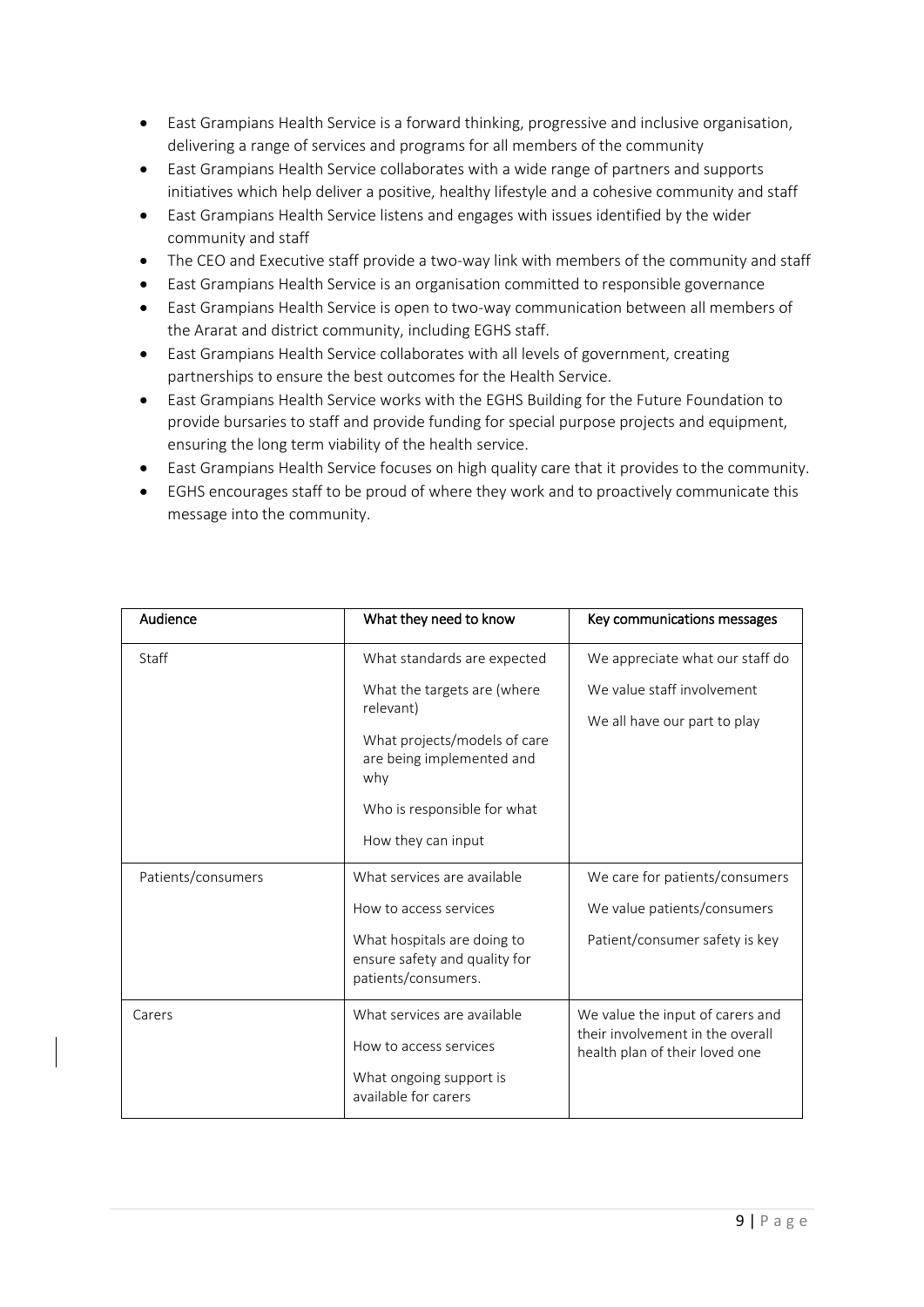| Volunteers                                    | What standards are expected<br>Job description<br>Volunteers' rights and<br>responsibilities                                                                                                                                                                                          | We value the input of volunteers<br>and their involvement in the<br>various departments of the health<br>service                                                                                                                                                                                |
|-----------------------------------------------|---------------------------------------------------------------------------------------------------------------------------------------------------------------------------------------------------------------------------------------------------------------------------------------|-------------------------------------------------------------------------------------------------------------------------------------------------------------------------------------------------------------------------------------------------------------------------------------------------|
| Auxiliary members                             | Fundraising objectives<br>Community Liaison to work with<br>Auxiliaries on fundraising events<br>Assistance available to Auxiliary<br>members via Community Liaison<br>Officer                                                                                                        | We value the work of Auxiliaries in<br>raising valuable funds for EGHS<br>services and equipment and<br>creating a supportive community                                                                                                                                                         |
| Ararat and wider regional Ararat<br>community | Issues being faced by EGHS<br>Services offered by EGHS at<br>Ararat and Willaura<br>Events conducted by EGHS<br>Events conducted by EGHS<br>Auxiliaries<br>Fundraising and sponsorship<br>opportunities for community and<br>businesses<br>Opportunities for volunteer<br>involvement | We acknowledge the need to be<br>transparent in all dealings with the<br>community<br>We acknowledge the need to<br>communicate information about<br>issues, services, events and<br>fundraising/sponsorship<br>effectively with all members of the<br>community                                |
| Local, State and Federal<br>Government        | Major projects being undertaken<br>by EGHS at Ararat and Willaura<br>Funding submissions                                                                                                                                                                                              | We value the three levels of<br>government involvement in<br>project development and funding                                                                                                                                                                                                    |
| Health industry                               | Major projects being undertaken<br>by EGHS at Ararat and Willaura<br>Issues/challenges affecting small<br>rural health services                                                                                                                                                       | We are a vital service to the Ararat<br>and wider Ararat regional<br>community and also increasingly<br>utilised by people from outside<br>the region.<br>Our services are used by a wide<br>demographic                                                                                        |
| Local, state and health-focused<br>media      | News relating to services, health<br>service achievements, staff<br>achievements, volunteer<br>achievements, donations and<br>bequests, capital works, Auxiliary<br>events and EGHS events                                                                                            | We are a vibrant health service<br>dedicated to ensuring a safe and<br>supportive workplace, achieving<br>the highest possible outcomes for<br>patients, providing excellent<br>patient services, excellent<br>relationships with volunteers,<br>Auxiliary members and the<br>general community |